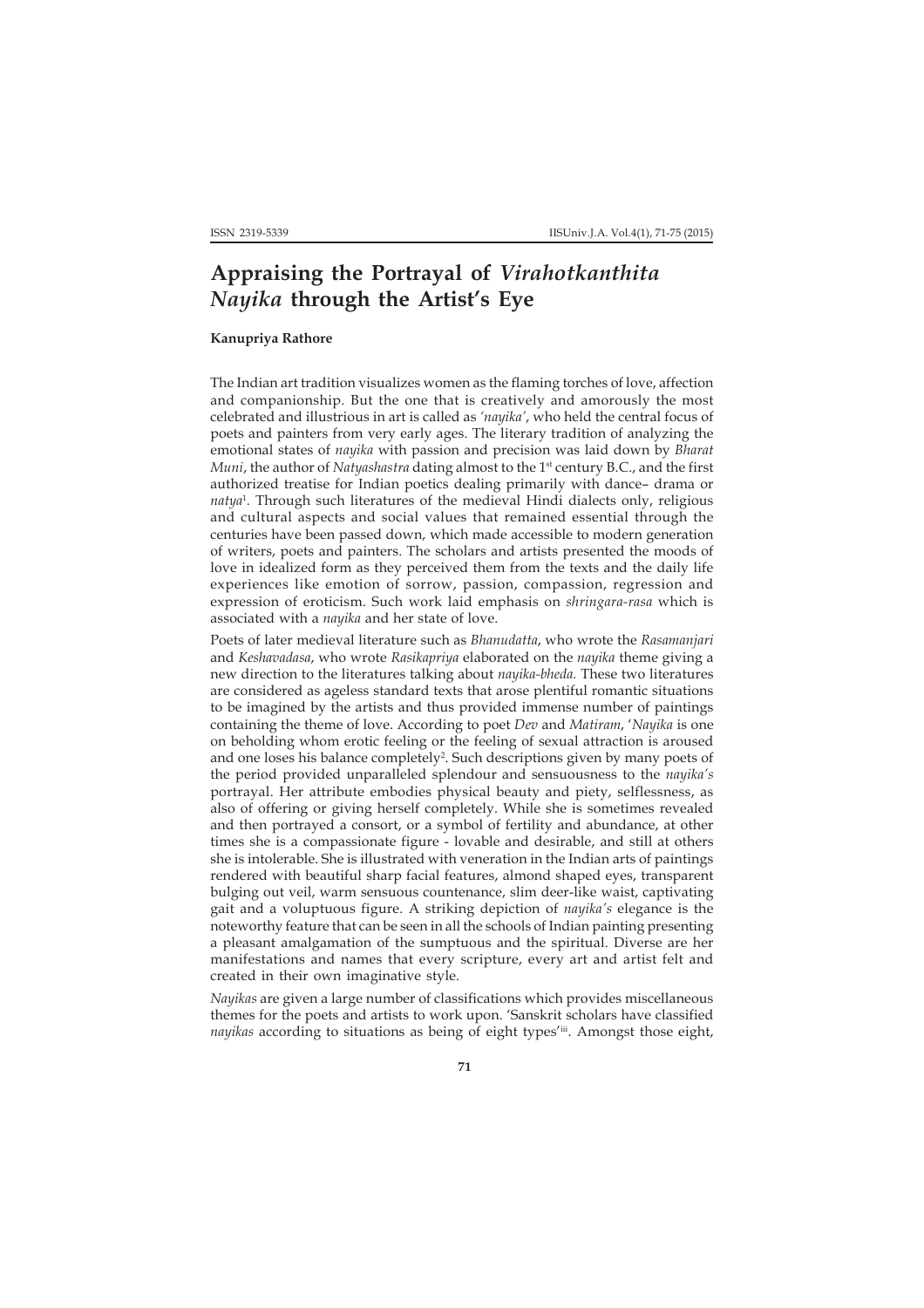#### IISUniv.J.A. Vol.4(1), 71-75 (2015)

this paper speaks of *Virahotkanthita nayika,* who is also named as *Utka* or *Utkanthita.* She in various texts is discussed as the one who being alone desires for reunion as she is separated from her lover and thus melancholic. To find her characteristics in art, a painting of her in Rajasthani style has been selected here to search out the deeper obscure connotations and richness of their details that need serious contemplation. It is an attempt to evaluate the skill of an artist who expertly gave life to a vivacious verbal image transferring the colour to each component with specific meaning to add to the innovative dimension of the *nayika* theme.

In the oldest literature *Natyashastra, Utka* or *Virahotkanthita nayika* is explained as follows: *'aneka kaarya vyaasangaad yasyaa naagachhati priyah tadanaagata dukhaartaa virahotkanthitaa tu saa* (24:213)'4 . *Dhanamjaya* also describes her as *'cirayaty avyalike tu virahotkanthitonmanah'5 .* She is sad by her lover's absence and gets disturbed when her lover lingers on without her being at fault. And due to the non-arrival of her lover or hero, she openly demonstrates her distress, exhaustion and discontent. However, she does not doubt her hero and thinks of the various reasons - he may have been unduly delayed, such as being detained by duty or the king.

And here in the painting*, nayika* is seated on a bed placed at some exterior where lush green forest exists. The bed is given prominence as it is enhancing the condition of *nayika* in *viraha*. It is well prepared by the *nayika* and garland placed at her side is for the welcome of *nayaka*. The artist used motifs and metaphors of birds, trees, clouds, blinking lightning, stream and many more in the environment just to convey the emotions and feelings of *nayika*.



#### **Plate-1**

*Utka Nayika*, Folio from *Keshavadasa's Rasikapriya,* Uniara, Rajasthan, circa 1760 or later*,* Opaque watercolor, gold, and ink on paper- 25.71 x 16.82 cm*,* Purchased with funds provided by Dorothy and Richard Sherwood*,* M.72.88.7

And to do that, he might have followed few lines of poet *Keshavadasa* while illustrating the *utkanthit nayika* as following lines fits to the picture:

# **'The creepers enchant the eye, embracing young trees lovingly.**

# **The lightning flashes restlessly as she sports with rolling clouds.**

# **The peacocks with their shrill cries announce the mating of the earth and sky'6**

Here, very interestingly painter rendered the *nayika* waiting for her beloved longingly at the trysting place in dark illumined centre of the grove, under threatening whirling clouds of the evening hours in which nature seems sweeping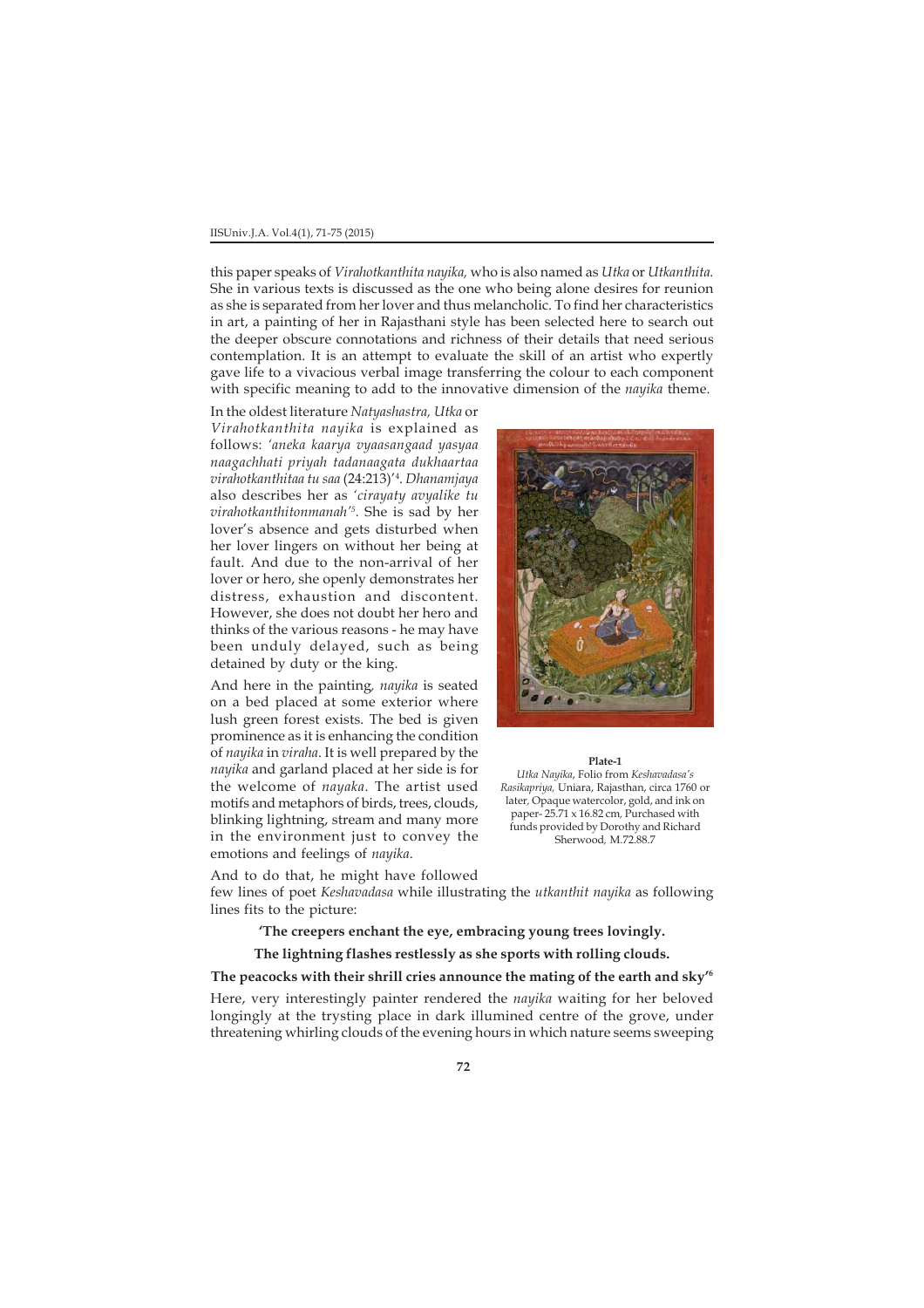and birds returning to their homes. In the same manner spinning formations of clouds are representing the state of *nayika's* heart which is churning into the opposite emotions of doubts and believes about the arrival of her



*nayaka*. Ochre coloured lightning is also looking like a pair of snake moving to the same direction. Looking to another aspect it is considered as *ardhangini* or wife of the sky. It appears as if the lightning is embracing the dark clouds which are also bursting to hold her tight. Peacock flying in the sky is also making noises and trying to announce the union of sky and the earth. A sense of tenderness and delicacy can be felt at viewing creepers painted meandering around the tree trunk, which appear as delicate and tender as the lady in the scene. It is winding around the strong tree which symbolizes *nayaka's* body. Watching such elements acting as the metaphors of beauty and eroticism arouses the lady's desire to grasp her lover tightly and touch his all body parts in the manner of the clinging creeper interwoven with the tree trunk. Such sensating props have been used by the artist to display *utka's* arousing craving.



### **Details of Plate-1**



Depiction of the *nayika* is also according to the texts and verses. As to display a lady disheartened or restless, having no interest in her, painter placed *nayika* lonely in the midst in agitated posture to display her restlessness. And to exhibit her craving for the reunion, many objects have been used in the scene like the arrangement of two white lotuses placed apart from each other on her bed, two pair of birds, one on the tree and another near the stream. But in contrast painter set the scene very brilliantly by painting the lonely *nayika* in *viraha* watching curiously at the peacock flying above moving towards the peahen placed on the tree waiting for him. Both the *nayika* and peahen are in same posture of turning behind and raising their heads above. *Bhava* of *viraha,* the pain and longing stemming from the separation of lover $77$ ,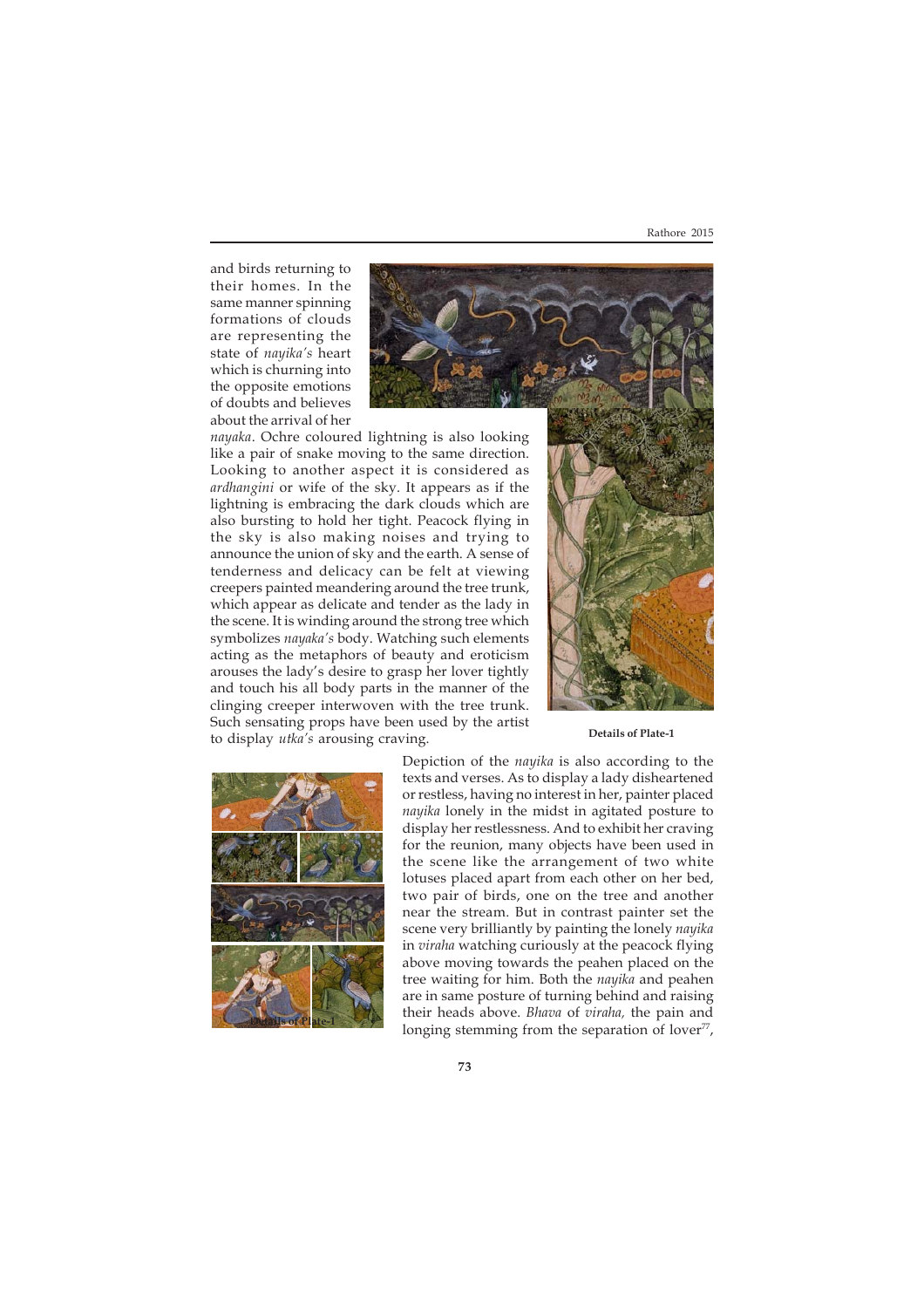# IISUniv.J.A. Vol.4(1), 71-75 (2015)

can be seen in the eyes of both the female counterparts. And artist designed and then arranged a beautiful intense picture possessing all the aestheticism in a single frame. The peacock is a symbol of the lover and *nayika* is thus imagining her lover to be on the way as peacock is flying to meet the peahen. Two white birds are also painted flying at the back separated but trying to meet. The nature is adjusted by sensitive and syncopated arrangements of the elements in singles or twos, as the tree's trunks are

also placed apart.

One more element have been observed at close view was a bud of lotus hanging from the left side of the *nayika* which is very unusually placed above when other lotuses are painted in the stream below. Metaphorically full blown bud represents the *nayika's* youth and its isolation is somewhere related to the loneliness of the *Utka nayika*.



#### **Details of Plate-1**

The overall study aims at understanding the silent language used by the painter opening up the situation of *utka nayika*. Artist tried to speak through his illustration that was not said by the poet or writer, touching the section of the episode that remained untouched by them to create a world of dreamy thoughts. Artist used numerous elements which are acting as props having some relation directly or indirectly with the narration illustrated. Each of them was found significant possessing hidden meaning behind complimenting the mood of the picture. While viewing a painting, emotions (*bhavas)* that the subject is trying to convey should arouse, and this is the painting which is found spilling over with the aesthetic pleasure. Lushly painted background having plentiful foliage, fauna and blossoming flora effectively arouses the joy as well as craving. Dominance of a sole human figure surrounded by landscape filled with whole lot of elements is actually an attempt by the painter to evolve his painting in the direction of abstraction while planning for the composition in simplified yet rich manner.

It was not the result of just first look, but took a long period to relook the painting repeatedly allowing eyes to absorb the image. This helped in finding the way of evaluating the reasons behind artist's approach towards the whole scene. In doing all this, anybody could go wrong but such efforts of viewing visuals develops a sense of reading a painting and helps to search out the intention behind placement of each component used.

It is easy to say or write about *nayika's* loneliness or craving to meet her lover and feeling of yearning spread all around the surroundings but very difficult to paint. Words can be any but an artist has to be restricted towards setting the whole composition and using any colour of his liking because he has to bring that feeling of hunger and the presence of lust and passion in her figure both